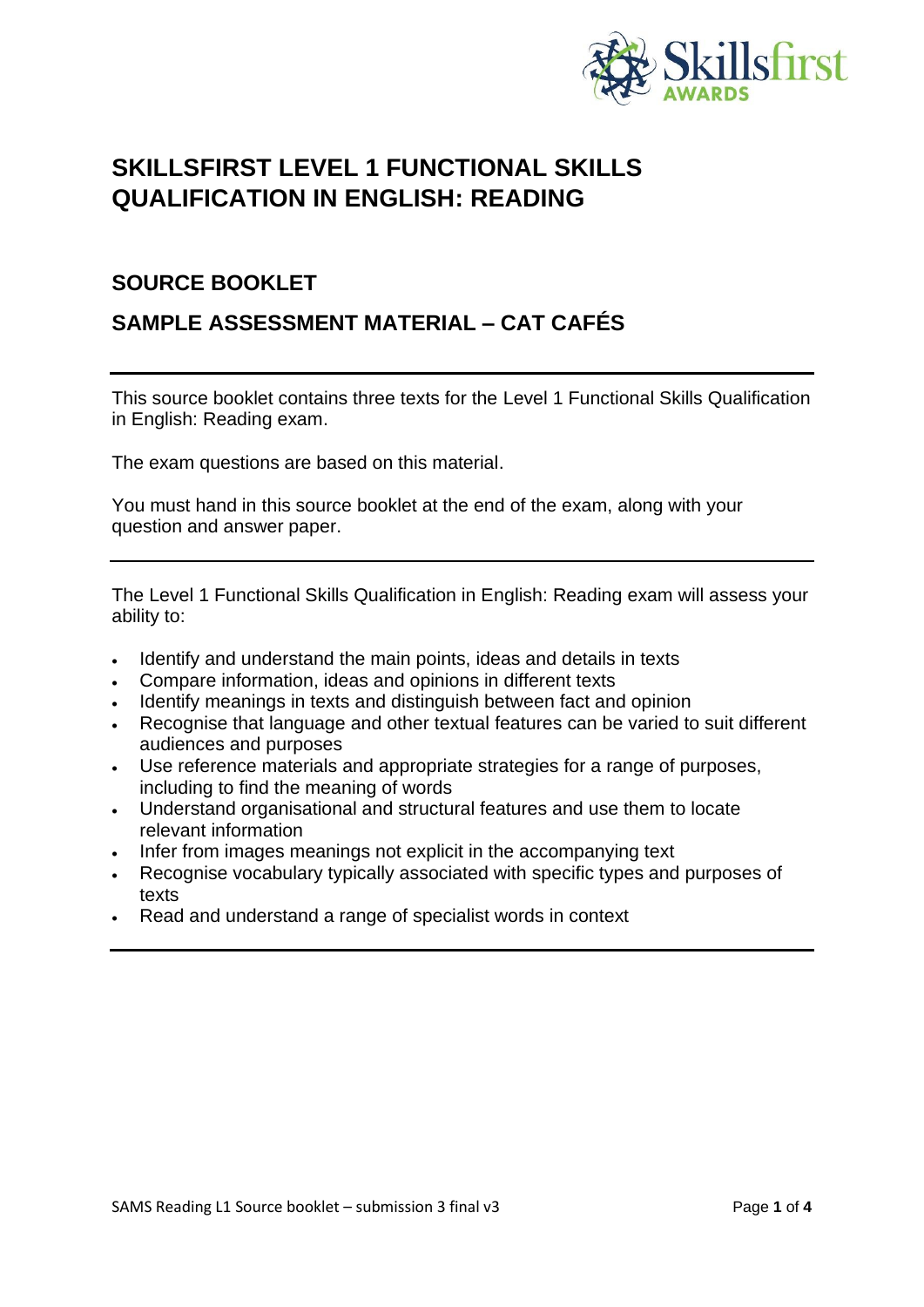



#### **Welcome to FLUFFY, the best cat café in the UK!**

FLUFFY offers you the 'purrfect' escape from the bustle of the city. This café serves food and drinks in the company of purring fluffballs waiting to be stroked and cuddled.



#### **A crazy idea?**

Not at all! It started in Taiwan in 1998, then spread to Japan and has now reached the UK. So why not give FLUFFY a try!

#### **Our aim?**

To make people feel better. Cats are very soothing for those who spend their days looking at a computer screen. It also gives cat lovers who can't have pets where they live a chance to spend time with cats.

#### **Our rules?**

- Don't pick up the cats.
- Don't pull their tails or whiskers.
- Don't disturb sleeping cats.
- Don't scare or chase the cats.



#### **FLUFFY's opening times?**

- Tuesday to Thursday: 11am 8pm
- Friday and Saturday: 11am 10pm
- Sunday: 11am 6pm
- Monday: closed



Fluffy Cat Café 8 Winns Avenue Lowbridge LW8 2YZ

Tel: 01234 873224

E-mail[: info@fluffy.coz](mailto:info@fluffy.coz)

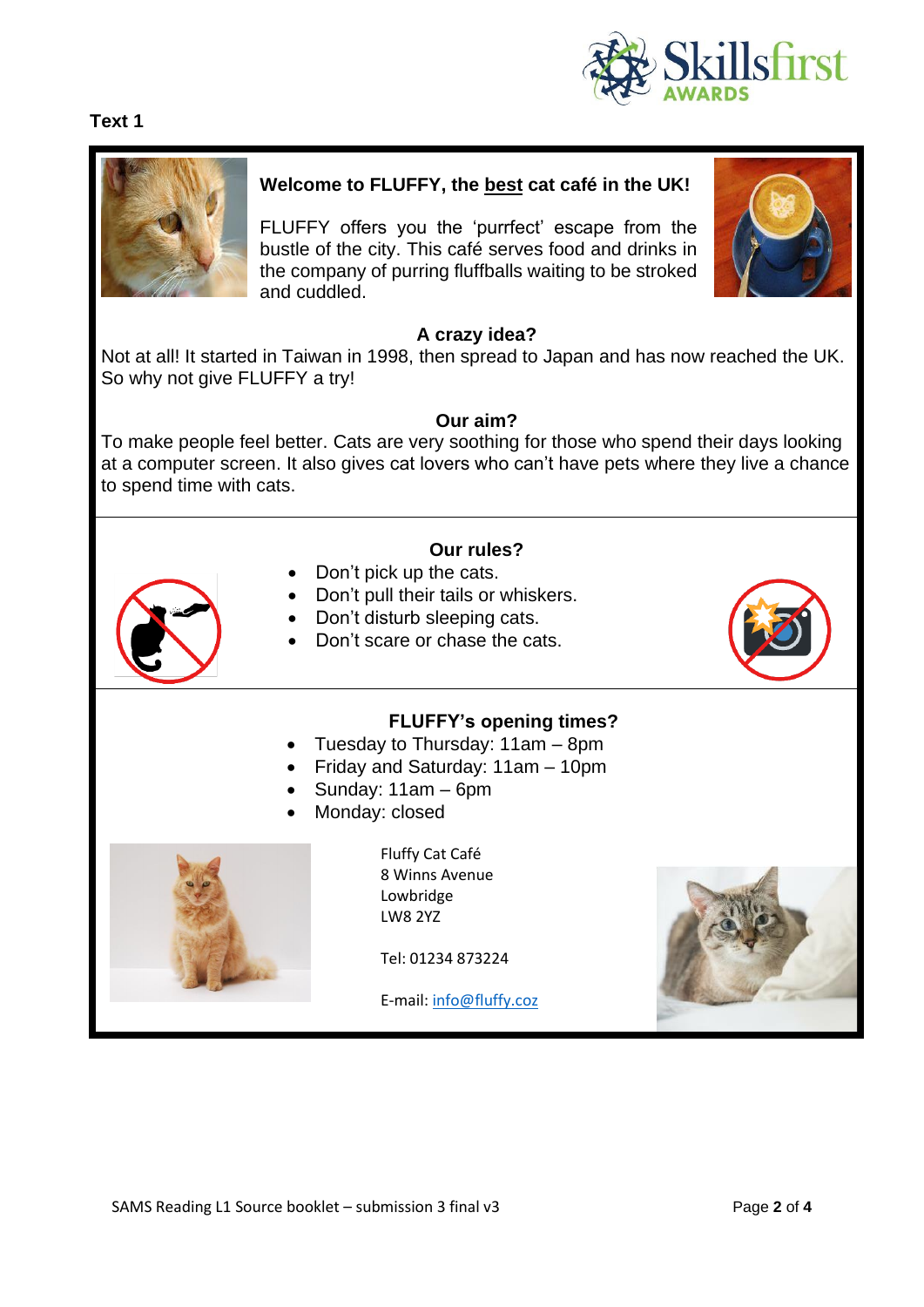

#### **Text 2**

# THE VET WEEKLY GAZETTE

### **Are cat cafés suitable homes for cats?** By Catherine Smith



Around 3 million cats need re-homing every year. In cat cafés, cats find a permanent home and are able to interact, and show off their personalities.

However, despite their popularity, some animal welfare societies have criticised cat cafés. They say that cat cafés are unsuitable for cats because

- they have to live in confined spaces
- they find being stroked by lots of different people stressful

• they are solitary animals. Living in one room with a group of unrelated cats can lead to aggression and disease.

A number of cat cafés have been forced to close down due to poor hygiene standards or because they ill-treated their animals.

Since cat cafés are so popular, instead of criticising them we should aim to make them better.

The government should introduce legislation to regulate cat cafés. The government should also encourage all pet owners to neuter their cats to stop unwanted breeding and reduce the number of cats ending up in rescue centres and cat cafés.